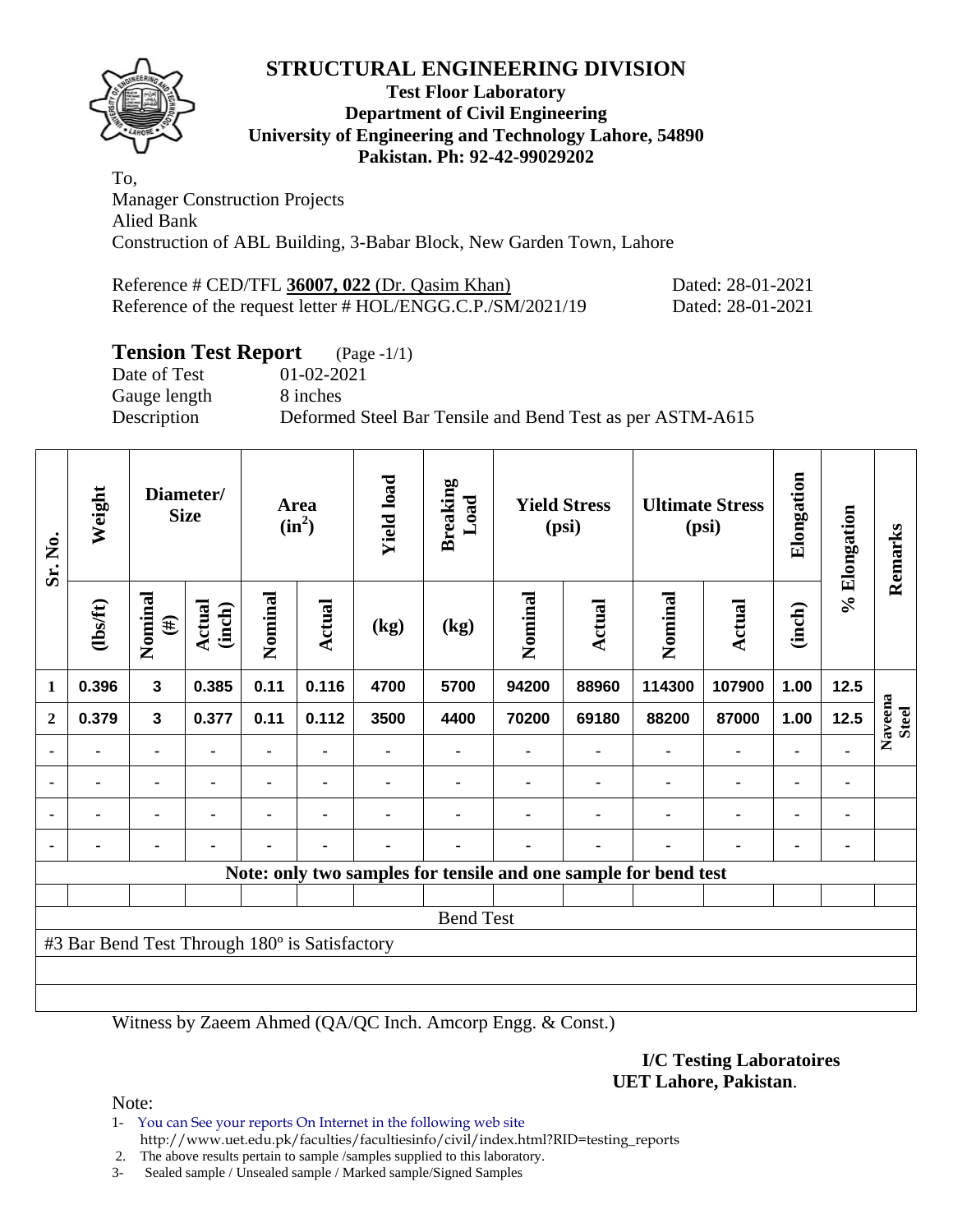

**Test Floor Laboratory Department of Civil Engineering University of Engineering and Technology Lahore, 54890 Pakistan. Ph: 92-42-99029202** 

To, Project Engineer Rana Associates Sky High Builder's Izmir Society Lahore

Reference # CED/TFL 36015 (Dr. Qasim Khan) Dated: 29-01-2021 Reference of the request letter # IZMIR/002 Dated: 27-01-2021

| <b>Tension Test Report</b> | $(Page - 1/1)$                                            |
|----------------------------|-----------------------------------------------------------|
| Date of Test               | 01-02-2021                                                |
| Gauge length               | 8 inches                                                  |
| Description                | Deformed Steel Bar Tensile and Bend Test as per ASTM-A615 |
|                            |                                                           |

| Sr. No.      | Weight                                        |                   | Diameter/<br><b>Size</b> |         | Area<br>$(in^2)$ | <b>Yield load</b> | <b>Breaking</b><br>Load                                         |         | <b>Yield Stress</b><br>(psi) |                | <b>Ultimate Stress</b><br>(psi) | Elongation     | % Elongation | Remarks    |
|--------------|-----------------------------------------------|-------------------|--------------------------|---------|------------------|-------------------|-----------------------------------------------------------------|---------|------------------------------|----------------|---------------------------------|----------------|--------------|------------|
|              | (lbs/ft)                                      | Nominal<br>$(\#)$ | <b>Actual</b><br>(inch)  | Nominal | Actual           | (kg)              | (kg)                                                            | Nominal | <b>Actual</b>                | Nominal        | Actual                          | (inch)         |              |            |
| 1            | 0.371                                         | $\mathbf{3}$      | 0.373                    | 0.11    | 0.109            | 3800              | 4700                                                            | 76200   | 76710                        | 94200          | 94900                           | 0.65           | 8.1          |            |
| $\mathbf{2}$ | 0.373                                         | $\mathbf{3}$      | 0.373                    | 0.11    | 0.110            | 3800              | 4700                                                            | 76200   | 76460                        | 94200          | 94600                           | 0.65           | 8.1          | Afco Steel |
|              |                                               |                   |                          | ۰       |                  |                   |                                                                 |         |                              |                | ۰                               | $\blacksquare$ |              |            |
|              | $\blacksquare$                                | ۰                 |                          | ۰       | ٠                |                   |                                                                 |         |                              | $\blacksquare$ | ۰                               | $\blacksquare$ | ۰            |            |
|              |                                               | ٠                 |                          | ۰       | $\blacksquare$   |                   |                                                                 |         |                              | $\blacksquare$ | ۰                               | $\blacksquare$ | ۰            |            |
|              |                                               |                   |                          |         |                  |                   |                                                                 |         |                              |                |                                 | -              | ۰            |            |
|              |                                               |                   |                          |         |                  |                   | Note: only two samples for tensile and one sample for bend test |         |                              |                |                                 |                |              |            |
|              |                                               |                   |                          |         |                  |                   |                                                                 |         |                              |                |                                 |                |              |            |
|              |                                               |                   |                          |         |                  |                   | <b>Bend Test</b>                                                |         |                              |                |                                 |                |              |            |
|              | #3 Bar Bend Test Through 180° is Satisfactory |                   |                          |         |                  |                   |                                                                 |         |                              |                |                                 |                |              |            |
|              |                                               |                   |                          |         |                  |                   |                                                                 |         |                              |                |                                 |                |              |            |
|              |                                               |                   |                          |         |                  |                   |                                                                 |         |                              |                |                                 |                |              |            |

**I/C Testing Laboratoires UET Lahore, Pakistan**.

Note:

- 1- You can See your reports On Internet in the following web site http://www.uet.edu.pk/faculties/facultiesinfo/civil/index.html?RID=testing\_reports
- 2. The above results pertain to sample /samples supplied to this laboratory.
- 3- Sealed sample / Unsealed sample / Marked sample/Signed Samples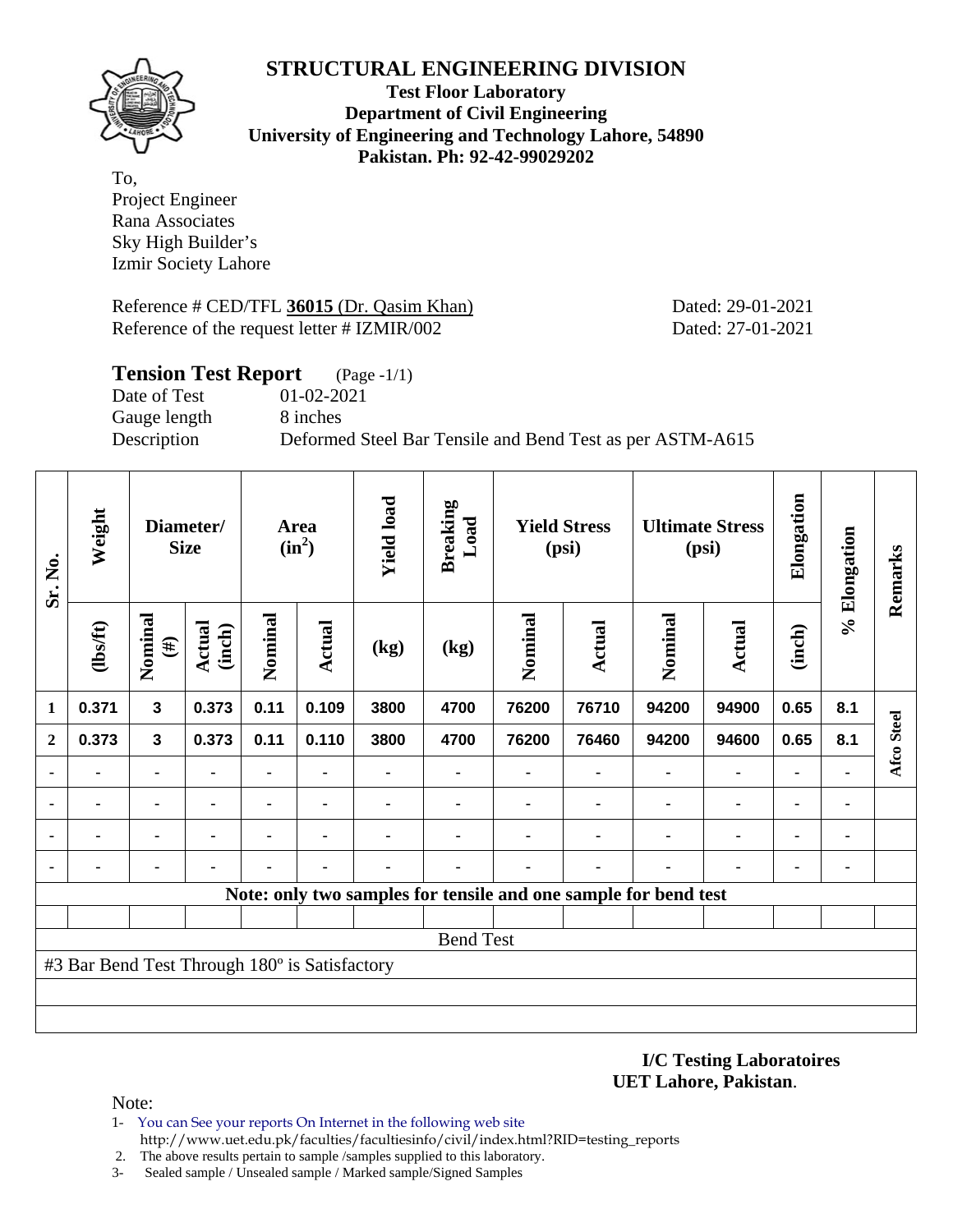

#### **Test Floor Laboratory Department of Civil Engineering University of Engineering and Technology Lahore, 54890 Pakistan. Ph: 92-42-99029202**

|                  | To,                                                                                                                                     |                         |                                  |                  |            |                   |                                                                                           |                     |                |                |                        |            |              |         |
|------------------|-----------------------------------------------------------------------------------------------------------------------------------------|-------------------------|----------------------------------|------------------|------------|-------------------|-------------------------------------------------------------------------------------------|---------------------|----------------|----------------|------------------------|------------|--------------|---------|
|                  |                                                                                                                                         |                         | <b>Resident Engineer</b>         |                  |            |                   |                                                                                           |                     |                |                |                        |            |              |         |
|                  |                                                                                                                                         |                         | <b>AZ Engineering Associates</b> |                  |            |                   |                                                                                           |                     |                |                |                        |            |              |         |
|                  |                                                                                                                                         |                         | Gujrat Residency.                |                  |            |                   |                                                                                           |                     |                |                |                        |            |              |         |
|                  |                                                                                                                                         |                         |                                  |                  |            |                   | Dualiazation of Road from GT Road (Samma) to Gujrat Dinga RoadI/C Gujrat Flyover Length = |                     |                |                |                        |            |              |         |
|                  |                                                                                                                                         |                         | 31 kms in District Gujrat        |                  |            |                   |                                                                                           |                     |                |                |                        |            |              |         |
|                  | (Group No. II, km No. 2.01 to 17.53 Excluding Flyover on Gujrat Sargodha Road, Bridge over                                              |                         |                                  |                  |            |                   |                                                                                           |                     |                |                |                        |            |              |         |
|                  | UJC, Bhimber Nullah & 3 No. Small Bridges with Approches)                                                                               |                         |                                  |                  |            |                   |                                                                                           |                     |                |                |                        |            |              |         |
|                  | Reference # CED/TFL 36017 (Dr. Qasim Khan)<br>Dated: 29-01-2021<br>Reference of the request letter # RE AZEA/GT-91<br>Dated: 27-01-2021 |                         |                                  |                  |            |                   |                                                                                           |                     |                |                |                        |            |              |         |
|                  |                                                                                                                                         |                         |                                  |                  |            |                   |                                                                                           |                     |                |                |                        |            |              |         |
|                  |                                                                                                                                         | Date of Test            | <b>Tension Test Report</b>       |                  | 01-02-2021 | $(Page -1/1)$     |                                                                                           |                     |                |                |                        |            |              |         |
|                  |                                                                                                                                         | Gauge length            |                                  |                  | 8 inches   |                   |                                                                                           |                     |                |                |                        |            |              |         |
|                  |                                                                                                                                         | Description             |                                  |                  |            |                   | Deformed Steel Bar Tensile and Bend Test as per ASTM-A615                                 |                     |                |                |                        |            |              |         |
|                  |                                                                                                                                         |                         |                                  |                  |            |                   |                                                                                           |                     |                |                |                        |            |              |         |
|                  |                                                                                                                                         |                         |                                  |                  |            |                   |                                                                                           |                     |                |                |                        |            |              |         |
|                  | Weight                                                                                                                                  |                         | Diameter/                        | Area<br>$(in^2)$ |            | <b>Yield load</b> | <b>Breaking</b><br>Load                                                                   | <b>Yield Stress</b> |                |                | <b>Ultimate Stress</b> | Elongation |              |         |
|                  |                                                                                                                                         |                         | <b>Size</b>                      |                  |            |                   |                                                                                           |                     | (psi)          |                | (psi)                  |            |              |         |
| Sr. No.          |                                                                                                                                         |                         |                                  |                  |            |                   |                                                                                           |                     |                |                |                        |            |              |         |
|                  |                                                                                                                                         |                         |                                  |                  |            |                   |                                                                                           |                     |                |                |                        |            | % Elongation | Remarks |
|                  |                                                                                                                                         |                         |                                  |                  |            |                   |                                                                                           |                     |                |                |                        |            |              |         |
|                  |                                                                                                                                         |                         |                                  |                  |            |                   |                                                                                           |                     |                |                |                        |            |              |         |
|                  |                                                                                                                                         |                         |                                  |                  |            | (kg)              | (kg)                                                                                      |                     |                |                |                        |            |              |         |
|                  | (1bsft)                                                                                                                                 | Nominal<br>$(\#)$       | Actual<br>(inch)                 | Nominal          | Actual     |                   |                                                                                           | Nominal             | Actual         | Nominal        | <b>Actual</b>          | (inch)     |              |         |
| $\mathbf{1}$     | 0.374                                                                                                                                   | $\mathbf{3}$            | 0.374                            | 0.11             | 0.110      | 2800              | 4300                                                                                      | 56200               | 56180          | 86200          | 86300                  | 1.50       | 18.8         |         |
|                  |                                                                                                                                         |                         |                                  |                  |            |                   |                                                                                           |                     |                |                |                        |            |              |         |
| $\boldsymbol{2}$ | 0.375                                                                                                                                   | $\overline{\mathbf{3}}$ | 0.374                            | 0.11             | 0.110      | 2800              | 4200                                                                                      | 56200               | 56040          | 84200          | 84100                  | 1.70       | 21.3         |         |
|                  |                                                                                                                                         |                         | ä,                               |                  | ä,         | $\blacksquare$    | $\blacksquare$                                                                            | $\blacksquare$      | $\blacksquare$ | $\blacksquare$ | $\blacksquare$         |            | ä,           |         |
|                  |                                                                                                                                         |                         |                                  |                  |            |                   |                                                                                           |                     |                |                |                        |            |              |         |
|                  |                                                                                                                                         |                         |                                  |                  |            |                   | $\qquad \qquad \blacksquare$                                                              | ۰                   | ۰              |                | -                      |            |              |         |
|                  |                                                                                                                                         |                         |                                  |                  |            |                   |                                                                                           |                     |                |                |                        |            |              |         |
|                  |                                                                                                                                         |                         |                                  |                  |            |                   | Note: only two samples for tensile and one sample for bend test                           |                     |                |                |                        |            |              |         |
|                  |                                                                                                                                         |                         |                                  |                  |            |                   |                                                                                           |                     |                |                |                        |            |              |         |
|                  |                                                                                                                                         |                         |                                  |                  |            |                   | <b>Bend Test</b>                                                                          |                     |                |                |                        |            |              |         |
|                  | #3 Bar Bend Test Through 180° is Satisfactory                                                                                           |                         |                                  |                  |            |                   |                                                                                           |                     |                |                |                        |            |              |         |
|                  |                                                                                                                                         |                         |                                  |                  |            |                   |                                                                                           |                     |                |                |                        |            |              |         |

**I/C Testing Laboratoires UET Lahore, Pakistan**.

Note:

- 1- You can See your reports On Internet in the following web site http://www.uet.edu.pk/faculties/facultiesinfo/civil/index.html?RID=testing\_reports
- 2. The above results pertain to sample /samples supplied to this laboratory.<br>3- Sealed sample / Unsealed sample / Marked sample/Signed Samples
- Sealed sample / Unsealed sample / Marked sample/Signed Samples